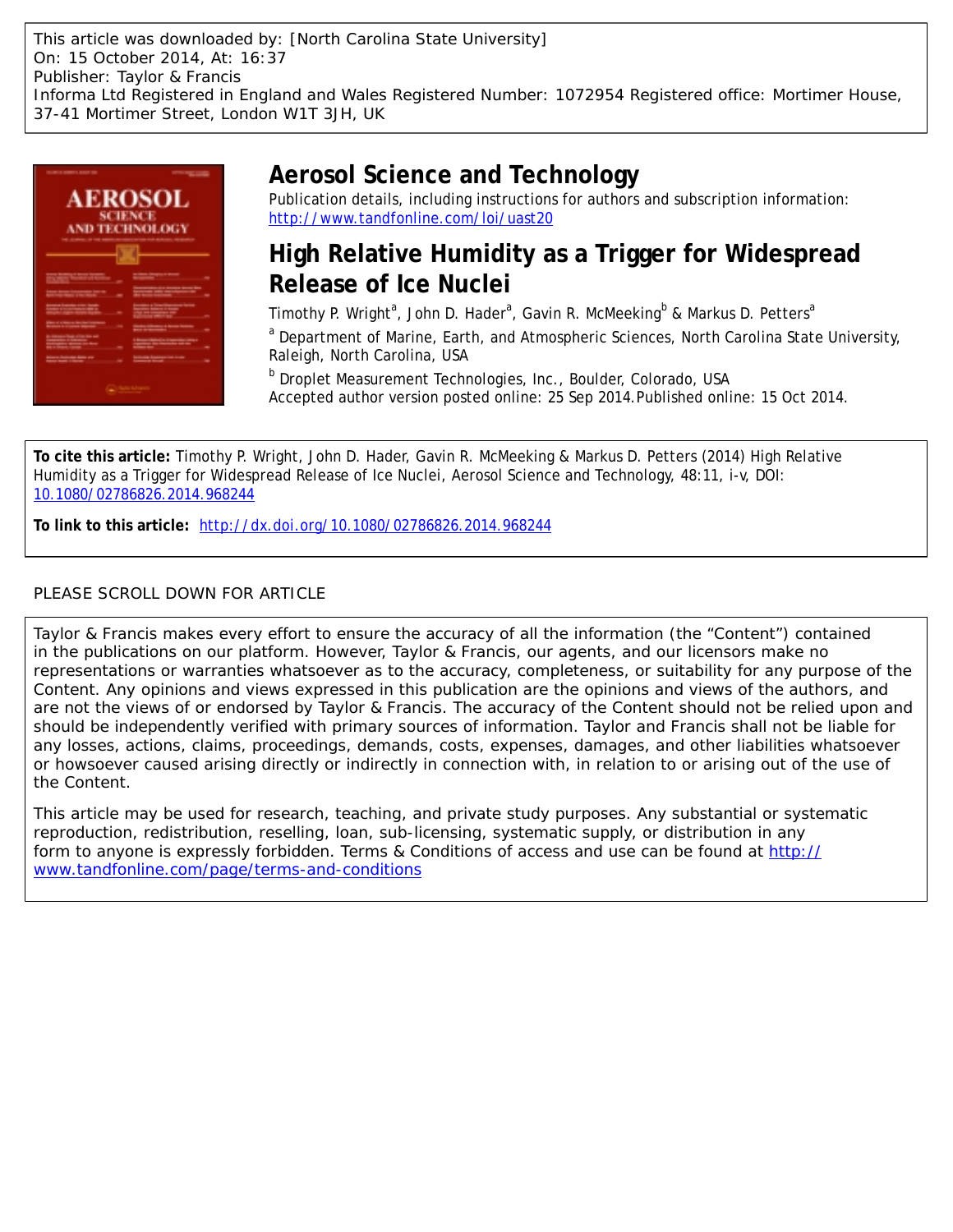Aerosol Research Letter



# High Relative Humidity as a Trigger for Widespread Release of Ice Nuclei

Timothy P. Wright,<sup>1</sup> John D. Hader,<sup>1</sup> Gavin R. McMeeking,<sup>2</sup> and Markus D. Petters<sup>1</sup>

 ${}^{1}$ Department of Marine, Earth, and Atmospheric Sciences, North Carolina State University, Raleigh, North Carolina, USA  $^{2}$ Droplet Measurement Technologies, Inc., Boulder, Colorado, USA

### INTRODUCTION

Ice nucleating particles (INP) are particles that play a critical role in the formation of mixed phase clouds. The INP initiate glaciation which disturbs the colloidal equilibrium of the suspended supercooled drops and, in turn, results in precipitation (Pruppacher and Klett 1996). Ice crystals are frequently observed at temperatures warmer than  $-15^{\circ}$ C (Murray et al. 2012) and biologically-derived particles are a plausible source of INP in this temperature regime (Möhler et al. 2007; Prenni et al. 2009). Biological particles have been identified in cloud ice-crystal residues (Pratt et al. 2009), rain and snow (Christner et al. 2008), and ground-level air surrounding rain (Huffman et al. 2013; Prenni et al. 2013). Nonetheless, the role of biological ice nuclei in cloud glaciation remains elusive because direct links between emission and cloud ingestion processes have not been identified. Here we present observations from case studies that suggest that the active release of biological INP is causally coordinated with the arrival of a cold-frontal boundary, which lofts the nuclei to seed the frontal cloud band.

Our proposed mechanism is summarized in Figure 1, which shows a conceptualization of how pre-frontal mixing at the edge of a cold front will decrease surface temperatures, leading to an increase in relative humidity (RH). Biota responds to this increase in RH by actively releasing biological aerosols. Mixing along the frontal boundary allows for the biological material to be entrained into the warm air that is being lifted over the cold front. The biologically-derived aerosols, along with any other particles present, will then be able to rise and form cloud droplets by acting as cloud condensation nuclei (Möhler et al. 2007). A fraction of the immersed biological particles are able to serve as immersion mode INP while droplets cool during ascent. This letter provides observational evidence for the proposed mechanism. Specifically, we will show that the INP release is triggered by high RH, that the INP are efficient immersion mode nuclei at  $T \sim -12$  to  $-15^{\circ}\text{C}$ , that the source of the INP are likely biological particles with diameters ranging from 2–10  $\mu$ m, and that the INP are also present in precipitation collected from the frontal rainbands.

#### METHODS

The presented observational evidence centers around two case studies consisting of 24-h Eulerian sampling of aerosol and rainwater in early August in Raleigh, NC, USA. Supporting material is provided in the form of online supplementary information, hereafter referenced as supplementary information (SI) Sn, where Sn denotes Section n. Ambient aerosol was sampled with an impinger sampler (Willeke et al. 1998) at  $\sim$ 23 m a.g.l. in an elevated and open area of the roof of a building. The impinger sampler was operated at 12.5 L/min using 3-h sampling intervals. Ice nucleating particle concentrations were measured using the drop freezing method (Vali 1971; Hader et al. 2014), resulting in 3-h averaged concentrations of INP active at  $T = -15$ ,  $-20$ , and  $-25^{\circ}$ C (see the SI Section 1). Drop-freezing experiments were performed using a cooling rate of 1 K/min. Rainwater was collected in pyrex dishes during the passage of rainbands and the same method was used to measure INP within the collected rainwater. Analysis of impinger and rainwater solutions was performed immediately after collection. Experimental procedures were similar to those used previously (Hader et al. 2014). Further details are provided in the SI Section 1.

Received 12 May 2014; accepted 8 September 2014.

Address correspondence to Markus D. Petters, Department of Marine, Earth, and Atmospheric Sciences, North Carolina State University, Campus Box 8208, Raleigh, NC 27695-8208, USA. E-mail: markus\_petters@ncsu.edu

Color versions of one or more of the figures in the article can be found online at www.tandfonline.com/uast.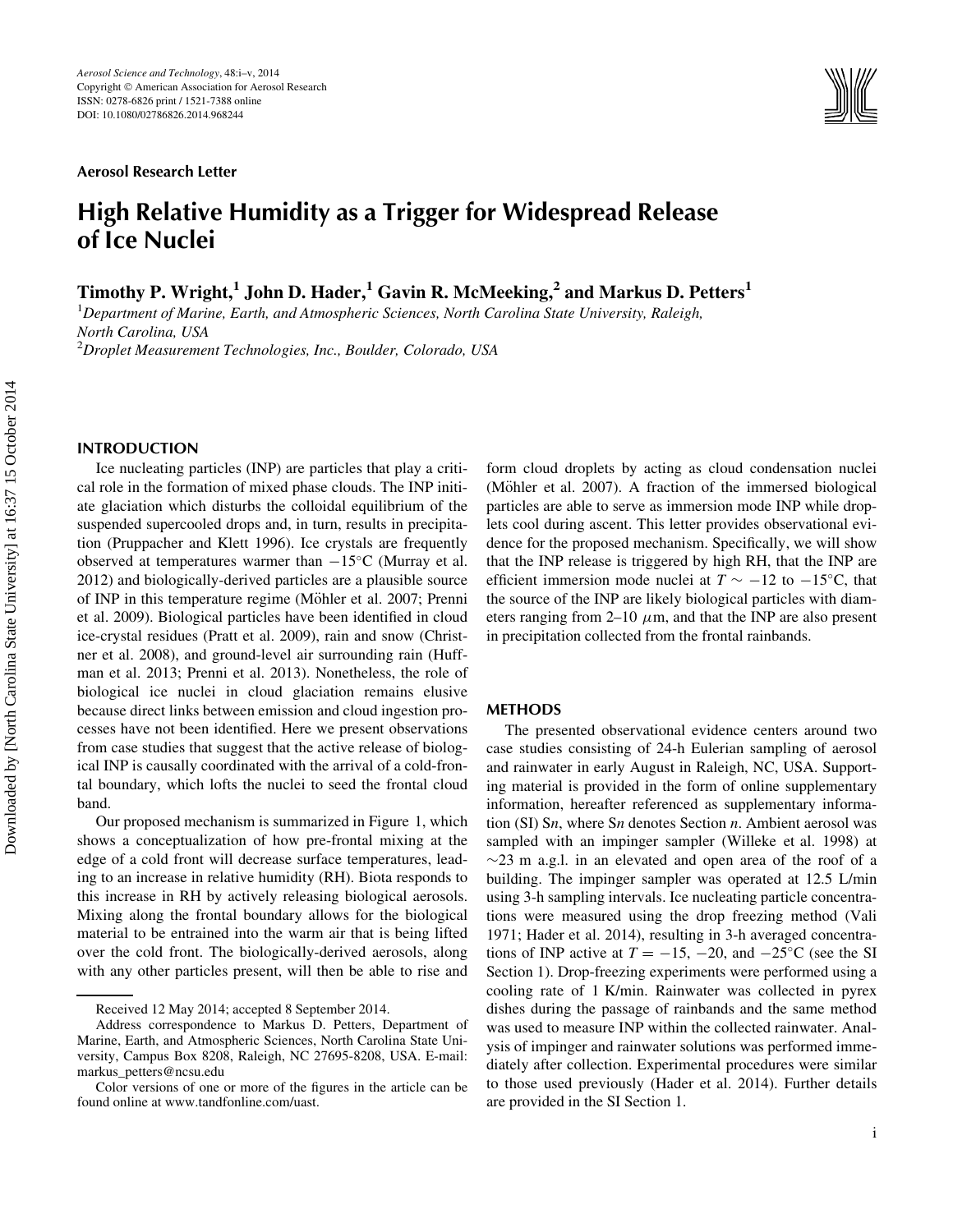

FIG. 1. Schematic of how an increase in relative humidity, due to a cold-frontal passage, can trigger biological ice nuclei release followed by seeding of the frontal cloud band with the lofted ice nuclei.

A collocated Wideband Integrated Bioaerosol Sensor (WIBS-4A, DMT, Inc.; Huffman et al. 2013; Robinson et al. 2013) measured particle size and UV fluorescence for individual particles having optical diameter  $0.5 < D < 15 \mu$ m. The instrument illuminates each particle with UV light at 280 and 370 nm. Fluorescence is measured in the 310 to 400 nm and 420 to 650 nm spectral bands, resulting in three channels. Channels F1 (excitation 280 nm/emission 310–400 nm), F2 (excitation 370 nm/emission 310–400 nm), and F3 (excitation 370 nm/emission 420–650 nm) are indicative of the possible presence of tryptophan, riboflavin, and NAD(P)H, respectively (Després et al. 2012). Excitation and emission in the above wavelengths only indicates a likelihood that the listed fluorphores are present (Huffman et al. 2010) as other substances can generate fluorescence signals in various combinations of the channels (Pöhlker et al. 2012). Particles were grouped together by characteristic excitation–emission profiles (EEP). Seven EEPs are designated: fluorescing particles (FP), fluorescing biological aerosol particles (FBAP; Toprak and Schnaiter 2013), and five subgroups of fluorescing particles (FP1–FP5). The FP group includes particles that fluoresce in at least one channel. The FBAP group includes particles that fluoresce in two of the channels, but not a third. FBAP fluorescence is generally attributed to the presence of biofluorophores like tryptophan and NAD(P)H (Després et al. 2012). The FP1– FP5 subgroups are subsets of the entire 3-D state space created by the three fluorescing channels and do not overlap. Signal thresholds that delineate these groups are defined in Table S1. This study identifies a group of fluorescing particles that strongly correlated with the 3-h averaged INP concentrations: particles that when excited by  $\lambda = 280$  nm light strongly emitted in the 310 to 400 nm spectral band, but at the same time either did not or only weakly fluoresced in the other two detection channels. We denote this group of particles as FP3. Further details regarding the fluorescence signal data reduction are provided in the SI Section 2. Potential interference from other weakly fluorescing aerosol types (Pöhlker et al. 2012) such as dust and polycyclic aromatic hydrocarbons unlikely played a role here (SI Section 2).

#### RESULTS AND DISCUSSION

The main case study spanned the passage of a cold front across central North Carolina that brought with it moderate precipitation (detailed meteorological conditions are provided in the SI Section 3). From the start of sampling, at 13:00 LT, until after sunset the temperature decreased and the RH increased. Figure 2 shows that during this time, the INP concentrations at  $T = -15$ ,  $-20$ , and  $-25^{\circ}$ C and the FP3 particle concentrations remained nearly constant. At  $\sim$ 21:00 LT, the RH increased above  $\sim$ 75% and from this point until the arrival of the frontal boundary ( $\sim$ 1:30 LT) the INP at  $-15^{\circ}$ C roughly doubled and INP at  $-25^{\circ}$ C roughly tripled. This coincided with a fourfold increase in the FP3 particle concentration. The arrival of the cold front brought with it a band of moderate rain. After the rain had ended, the RH increased to  $\sim$ 95% and remained high throughout the rest of the night. During this period, the concentration of INP and FP3 remained relatively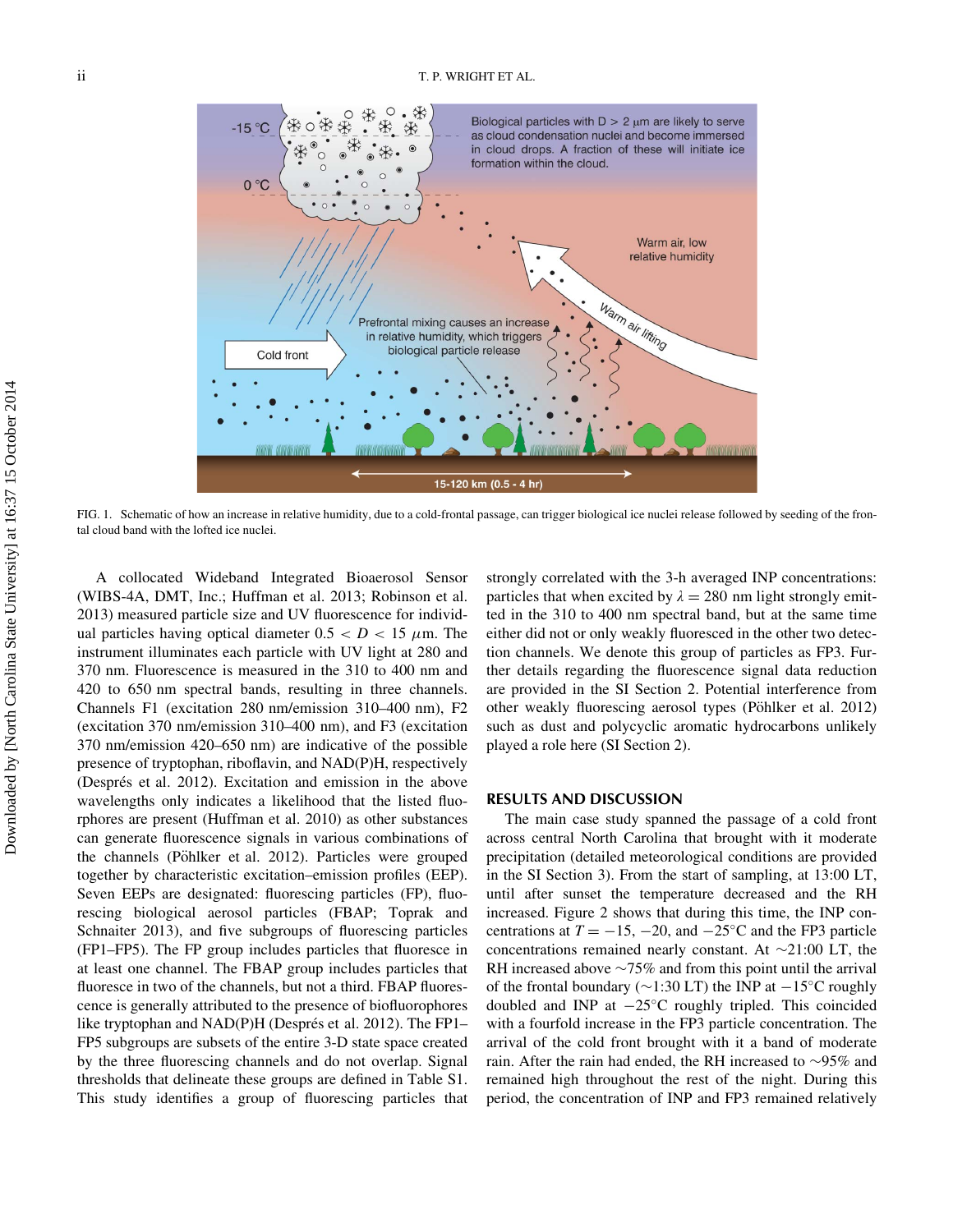

FIG. 2. Particle number concentrations over 24 h, starting on 1 August, 13:00 local time. Measured 3-h ambient INP concentration at  $T = -15^{\circ}C$  (circles),  $-20^{\circ}$ C (squares),  $-25^{\circ}$ C (triangles), and FP3 fluorescent particle concentration (solid line). Solid and dashed lines correspond to the left and right ordinal axes, respectively. Grey shading indicates times of rainfall. The lighter portion (blue) of the FP3 concentration corresponds to when  $RH > 75\%$ .

constant. A second rainband passed near 6:00 LT on 2 August. Subsequently, the temperature increased and the RH decreased substantially. The concentration of FP3 particles peaked at  $\sim$ 8:30 LT and then fell sharply toward noon. Simultaneously the INP concentrations decreased, approaching pre-frontal concentrations. The RH deviated from the typical diurnal cycle  $\sim$ 4–6 h ahead of the precipitation suggesting that the spatial scale of the emission footprint corresponds to a 120–180 km wide emission band. The nocturnal boundary layer was sufficiently turbulent to permit shear-induced mixing throughout the stable layer within  $\sim$ 30 min. To first approximation, the increase in concentration observed at 23 m a.g.l. is due to a distributed source with a footprint on the order of several 10s of km (see the SI Section 3 for further discussion on the interplay between boundary layer turbulence and concentration observations). The August 7–8 case study had a very similar diel cycle, but without an airmass change due to a frontal passage (SI Section 3). This second case study is provided to demonstrate conditions without frontal motion or rainfall so as to provide a control experiment to compare against. These observations excite interest in a causal link between the increase in RH and the emission of biological ice nuclei.

Figure 3 suggests that there may be a release mechanism that is active when RH exceeds a threshold value. Prior to the front, when the RH was less than  $\sim$ 75% (Figure 3a, filled circles), there was minimal impact on the concentration of FP3 particles with changes in RH. As the front approached and the RH increased, a burst of FP3 particles was detected (Figure 3a, triangles). After the rain, but before sunrise, the particle concentration remained high (Figure 3a, squares). The FP3 particles decreased only after sunrise when the RH started decreasing (Figure 3a, stars). Very similar increases in the

FP3 particle concentration with increasing RH were observed during the 7–8 August case study (SI Section 3). We note that correlation between FP and RH was much weaker than the correlation with FP3 particles. The size distribution of the FP3 group was broad and dominated by particles larger than  $2 \mu m$ (SI Section 4). Based on particle sizes and timing of the release, a plausible candidate for FP3 particles are fungal spores. Most fungal spores are larger than  $2 \mu m$  (Després et al. 2012) and many fungi actively eject spores at high RH (Rockett and Kramer 1974; Huffman et al. 2013; Schumacher et al. 2013; Toprak and Schnaiter 2013; Healy et al. 2014) via Buller's drop mechanism (Hirst and Stedman 1963; Webster et al. 1984; Webster et al. 1989; Pringle et al. 2005; Joly et al. 2014). Furthermore, some studies have demonstrated that selected fungal species (e.g., Fusarium avenaceum) can nucleate ice at temperatures warmer than  $-15^{\circ}C$  (Huffman et al. 2013), although most species require  $T \le -20^{\circ}$ C to serve as efficient INP (Iannone et al. 2011; Haga et al. 2014). Figure 3b demonstrates that the concentration of immersion mode INP also correlate with RH ( $R^2 = 0.48$ , 0.78, and 0.82 for  $T = -15, -20,$  and  $-25^{\circ}$ C, respectively). This correlation points to a link between the RH-controlled biological particle release and the INP population and is consistent with the observation that INP and FP3 concentrations fluctuate in tandem (Figure 2). The corresponding  $R^2 = 0.7$  for  $T = -20$  and  $-25^{\circ}$ C. In contrast, the  $R^2$  values for the correlation between FP and INP and FBAP and INP range between 0.25 and 0.4 (SI Section 4). These correlations suggest that FP, FP3, or FBAP may serve as reasonable predictors for INP concentration, with the FP3 group correlating best. We caution, however, that correlation studies cannot establish causation. Actual flux measurements are needed to determine the intensity and scale of emissions in the context of the evolution of the turbulence structure of the atmospheric boundary layer (SI Section 3.3).

Assuming that the INP are biological in origin, the fraction of FP that serve as INP active at  $T = -20^{\circ}\text{C}$  is  $\sim 10\%$ . In contrast, almost all of the FP3 particles acted as INP, which aligns with the observation that FP3 particles were between  $\sim$  5 and 10% of FP (Table S2). These values are comparable to results from the Amazon rainforest (Prenni et al. 2009), where INP concentrations could be modeled assuming that 21% of all fluorescent particles measured by a UV aerodynamic particle sizer (excitation 355 nm/emission 420–575 nm) serve as INP. The FP concentration corresponds to a lower estimate of the total biological aerosol concentration (Hummel et al. 2014) and thus actual fractions of biological particles serving as INP are likely smaller, which is more consistent with laboratory studies (Morris et al. 2013; Haga et al. 2014). A subset of the INP concentration correlated with the FP3 particle concentration, but this does not necessarily imply that the INP and FP3 particles are the same. It appears that either FP or FP3 may serve as a rough proxy for biological INP in this environment. Nevertheless, we point out that parameterizations that scale INP with the number concentration of FBAPs that are larger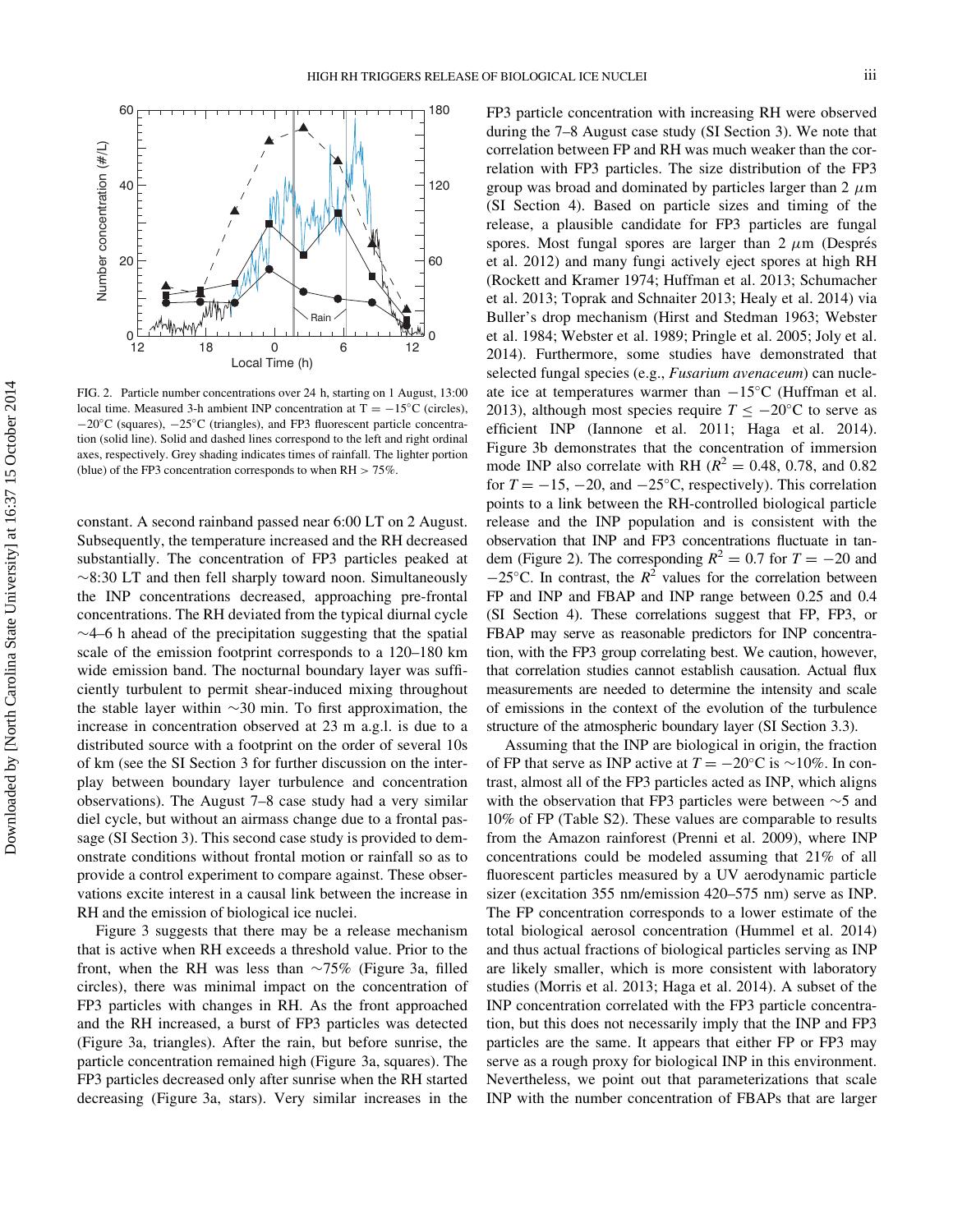

FIG. 3. Correlation of RH and FP3 particle concentration (a) and RH and INP concentration (b) for the 1–2 August frontal passage. In the left panel, each of the five markers corresponds to a continuous time period indicated by the inset RH plot. For expanded temporal RH data see the SI Section 3.

than 0.5  $\mu$ m (Tobo et al. 2013) or number concentration of all particles larger than  $0.5 \mu m$  (DeMott et al. 2010) significantly underestimate the INP concentration for both measurement days (SI Section 5). This discrepancy likely arises from multiple sources, with the first being climatological differences between this and previous studies. In addition, the fraction of total INP contributed by particles that are smaller than 0.5  $\mu$ m is unknown and may have been different here compared to the cases underlying the parameterizations. Finally, the measurements used to construct the parameterizations required the removal of particles with an aerodynamic diameter larger than 2.4  $\mu$ m (Tobo et al. 2013). The presumably biologicallyderived and fluorescing INP reported here (SI Section 4) and elsewhere (Huffman et al. 2013; Prenni et al. 2013) are dominated by particles with optical or aerodynamic diameters of  $D > 2 \mu$ m. Therefore, the processes identified in this work would likely have gone unnoticed in previous experimental studies and would be missed in model simulations that must rely on such parameterizations.

### **CONCLUSIONS**

The main process we propose here is the prefrontal release of INP due to increasing RH, which in turn may seed the frontal cloud band. The freezing spectra obtained from rainwater collected during the rain storm shows the presence of a population of efficient INP starting at  $T \sim$  $-12^{\circ}$ C (SI Section 1). Particles within the rainwater were presumably derived from two principal sources. The first source is particles that were incorporated into the cloud water via droplet activation and in-cloud scavenging processes. The second source is sweepout from the air column below the frontal cloud system. For the given conditions, we estimate that less than 10% of the INP present in the rainwater were scavenged from the column via sweepout (SI Section 1). Under the assumption that sweepout did not significantly add to the rainwater INP, we estimate that cloud-level concentrations of the  $T \sim -12$  to 15°C population exceeded 100  $m^{-3}$  air (SI Section 1). The presence of warm INP provides some indication that the prefrontal particle release may have seeded the clouds with INP. This is significant since the frontal rainband is contingent on the presence of seeder ice crystals (Matejka et al. 1980). If active nuclei are present they may initiate freezing and release latent heat. Subsequent buoyancy production may generate updrafts under conditions where static stability would have otherwise limited the formation of embedded convective cells that are thought to be required for generating the seeder ice crystals. The ability of a propagating frontal boundary to trigger the release of INP that then seed the frontal cloud systems is in marked contrast with the process involved in strong convective systems which have some difficulty in entraining lofted dust particles produced by their cold pools (Seigel and van den Heever 2012). Modelling studies and carefully designed observations, including micrometeorological, microbiological, and molecular biological analyses, are needed to quantify the specific sources, the INP emission fluxes, cloud ingestion rates for the frontal sweep, and impacts on the frontal precipitation.

#### ACKNOWLEDGMENTS

We thank Chris Osburn for providing us with ultrapure water. We thank Droplet Measurement Technologies, Inc., for the use of the WIBS-4A.

#### FUNDING

This research was funded by the National Science Foundation (NSF) award NSF-AGS 1010851.